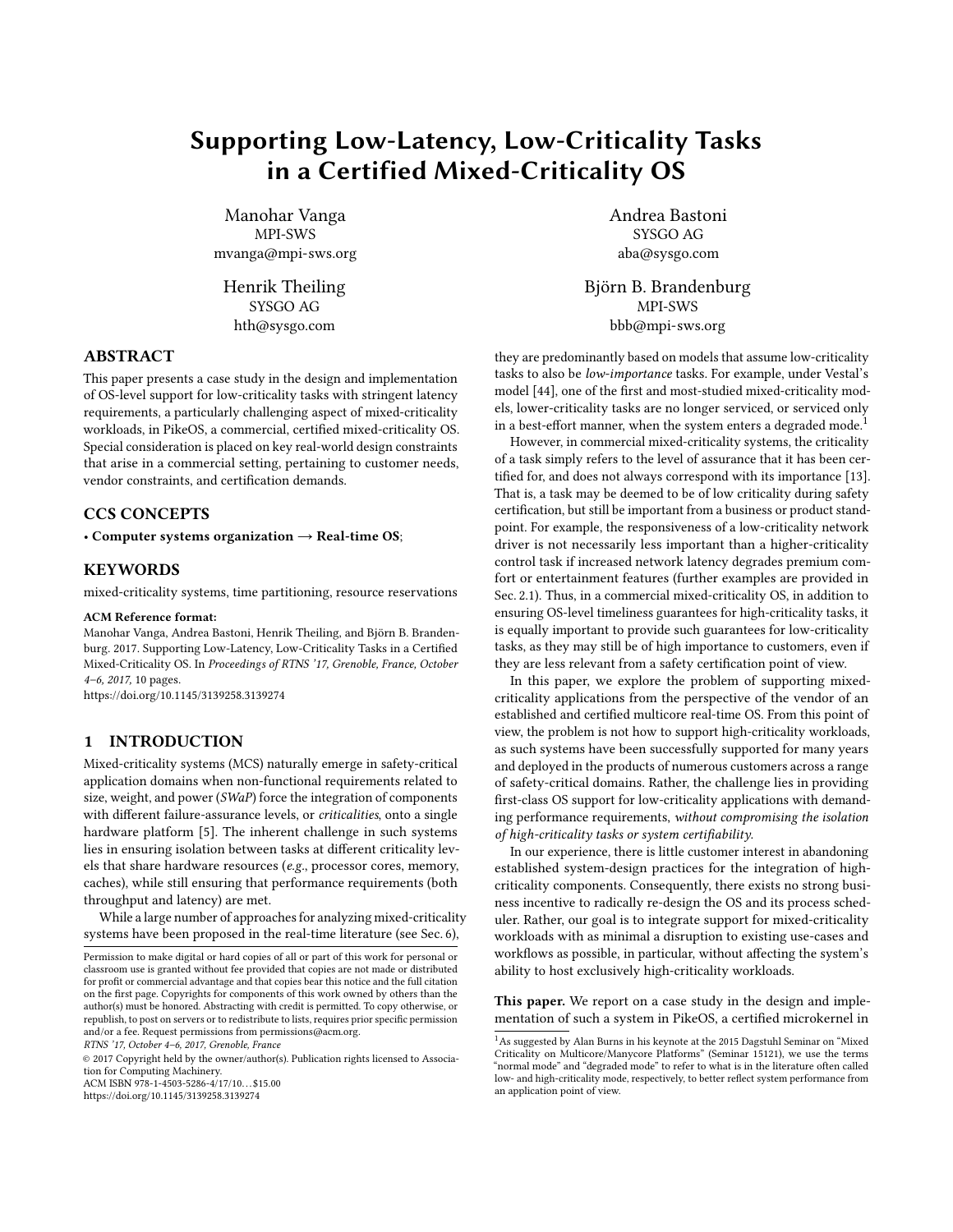real-world use in many safety-critical domains, including avionics, automotive, and transportation applications. In Sec. [2,](#page-1-1) we provide an overview of PikeOS and identify deficiencies in its support for low-criticality tasks with stringent latency requirements (i.e., tasks that can tolerate at most a few milliseconds of latency or less). We then highlight key design constraints that arise in the context of a commercial real-time kernel that are typically not considered in primarily research-oriented designs (Sec. [3\)](#page-3-0). Based on this requirements analysis, we present a minimally invasive extension of the PikeOS scheduling architecture that provides explicit OS-level support for low-criticality, low-latency tasks and sketch its implementation in PikeOS (Sec. [4\)](#page-4-0). Finally, we present an evaluation of the proposed design — in an open, freely shareable re-implementation of the PikeOS scheduling architecture in LITMUSRT, a Linux-based research RTOS — that empirically substantiates the identified problem and shows the solution to be effective and practical (Sec. [5\)](#page-6-0).

## <span id="page-1-1"></span>2 THE LOW-LATENCY CHALLENGE

We begin by motivating why low-criticality tasks with stringent latency requirements are an important workload, then provide an overview of PikeOS, and finally discuss why, in a mixed-criticality context, the former are challenging to support in the latter.

#### <span id="page-1-0"></span>2.1 Motivating Use-Cases

With embedded multicore platforms gaining adoption in real-time systems, SWaP and cost considerations are driving the consolidation of an increasing variety of workloads onto shared hardware platforms. It is this consolidation that presents a problem when part of the workload involves low-criticality tasks with nonetheless demanding requirements. We give three examples of such workloads from the automotive domain that illustrate how such requirements arise, and why it is important to provide OS-level support for them.

Rear-view cameras. Consider a car with an external rear camera that provides a rear-view video feed to a screen inside the car, a nowadays common feature, where the rear-view camera is linked to the display via UDP packets that are transmitted over an automotive Ethernet connection. As component costs must be low (due to market pressures), the employed network adapters have only limited on-device buffer memory for packets. To achieve an acceptable frame rate without any dropped frames or other visual glitches, incoming packets must be processed within a few milliseconds of their arrival (i.e., the network driver is latency-sensitive).

As a rear-view camera is a purely assistive technology that augments the normal rear-view mirror, and since the driver of the vehicle both remains in full control and retains full responsibility for the safe operation of the vehicle, the rear-view camera and its supporting infrastructure are not critical to vehicle safety (i.e., they are "nice to have," but not essential). However, for the manufacturer of the vehicle, the rear-view camera is a crucial feature, as the error-free operation of all driver assistance features is essential to a car model's critical acclaim and thus commercial success. The rear-view camera system and the corresponding display is thus a low-criticality application that is of high importance to the application developer (i.e., the RTOS customer).

Wireless audio streaming. Current-generation cars allow cell phones and other mobile devices to stream audio to the car's speakers, and to receive audio input from integrated microphones, via common wireless protocols such as Bluetooth or IEEE 802.11. Such audio features naturally require the wireless network stack and audio driver to exhibit at most a few milliseconds of latency, as any gaps in playback or noticeable buffering would degrade the user experience. While such functionality is certainly not safety-critical, it is of high importance from a business standpoint since users expect smooth and error-free media streaming and hands-free calls.

Touch input. Recent luxury cars incorporate touch-based infotainment systems that give passengers a central point of control over comfort and convenience features of the car. Input events generated by the touch screen are processed by a thread of the graphical user interface (GUI) framework and routed to individual applications, which then react to the input and provide some sort of visual feedback to users. To give applications sufficient time to respond, the GUI infrastructure must exhibit as little latency as possible. Again, this is an example of an application that is of low criticality from a safety standpoint (it is used either when the car is at rest, or only by passengers other than the driver when moving), but of high importance to the car maker since GUI lag (i.e., observable latency from touch to visual feedback) is frustrating to users and thus highly undesirable in a premium product.

To reiterate, due to cost and SWaP pressures, there is a growing need for non-critical, but latency-sensitive workloads such as those sketched above to be co-located with more critical applications. This poses considerable challenges for the OS, as discussed next.

# 2.2 PikeOS and its Scheduling Architecture

PikeOS is a separation microkernel for multi-core, hard-real-time systems, and can be used as both a real-time OS (i.e., hosting native applications) as well as a type-1 hypervisor  $(i.e.,$  hosting complete operating systems). PikeOS provides various personalities, or different OS interfaces (e.g., ARINC 653, Linux, POSIX, AUTOSAR, etc.), for the development of applications in different domains.

PikeOS is widely used in industry due to its certifiable nature: PikeOS has been certified to safety standards such as DO-178B (avionics), IEC 61508 (electrical/electronic/programmable electronic safety-related systems), and EN 50128 (railways), making it a "battlehardened," top-tier choice for mixed-criticality applications with components at different safety and security levels that need to be isolated via resource partitioning.

Scheduling in PikeOS. The PikeOS scheduler is based on time partitioning (as defined by the APEX specification in the ARINC 653 standard reference). Conceptually, time partitions are encapsulating containers for a set of threads, where threads in different time partitions are scheduled in mutually exclusive time windows. In PikeOS, application tasks are assigned to application time partitions, which are activated periodically as specified by a repeating static schedule. When a time partition is activated, any tasks of the previously active time partition are forcibly preempted; frequent time-partition switches thus incur significant runtime overheads. As application time partitions are strictly separated from another, tasks in different partitions can be certified to different levels of assurance (i.e., each in accordance to its own criticality).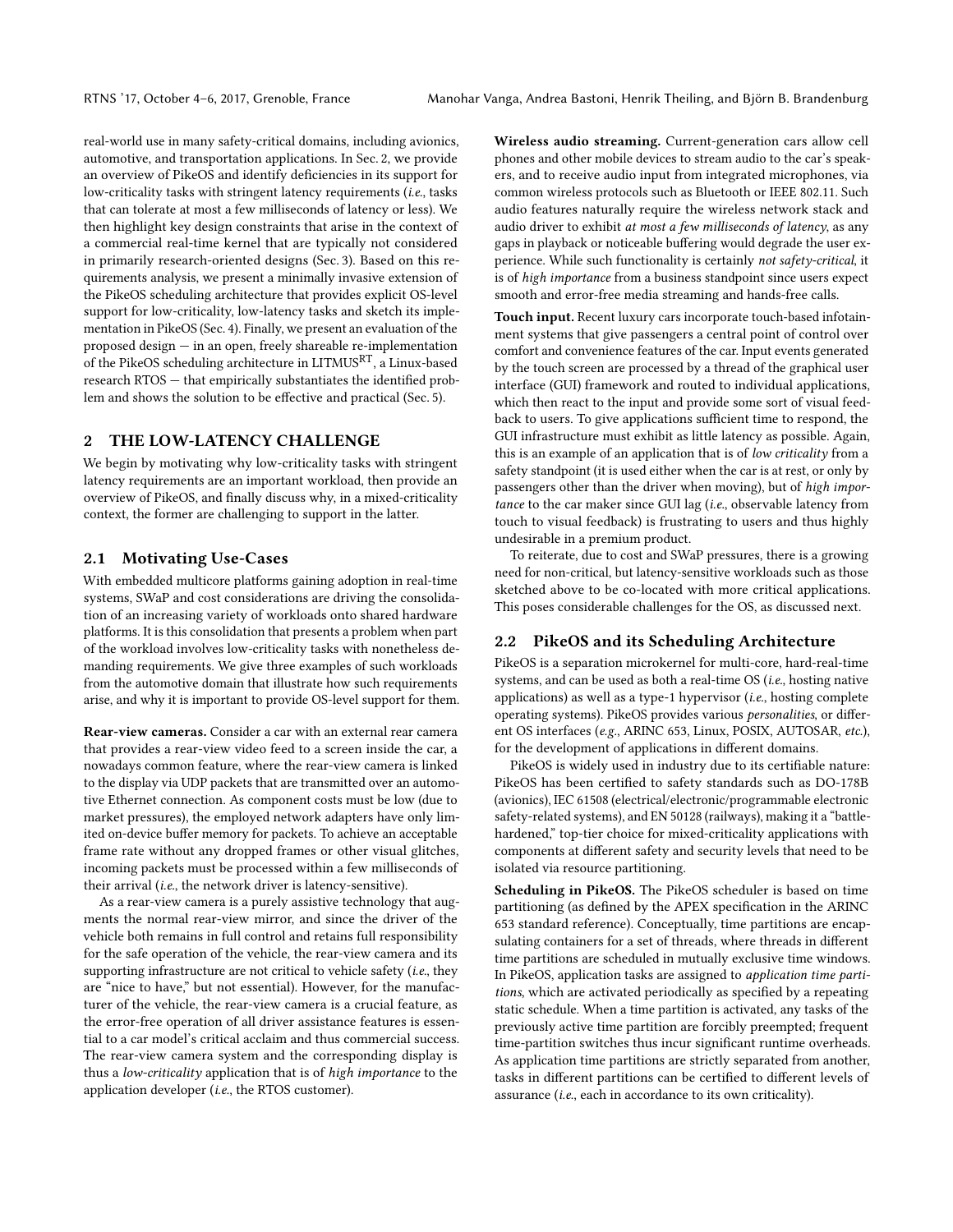Supporting Low-Latency, Low-Criticality Tasks in a Certified Mixed-Criticality OS RTNS '17, October 4–6, 2017, Grenoble, France

<span id="page-2-0"></span>

Figure 1: An overview of the PikeOS scheduler. The system comprises multiple application time partitions ( $TP_X$ ), for which a static schedule is generated, and the system time partition  $(TP_0)$ , which is always eligible (left). Each time partition consists of 256 ready queues and an associated bitmap tracking which levels have eligible tasks (middle). At runtime, the first task from the highest-priority, non-empty ready queue, in either  $TP_0$  or the currently active  $TP_X$ , is dispatched (right).

Owing to PikeOS' microkernel design, all OS functionality (e.g., device drivers, file systems, etc.) is implemented as service daemons (or tasks) scheduled in time partitions similarly to standard applications. To ensure that essential system services are always available, PikeOS assigns these tasks to a special time partition zero that is always eligible to run. Thus, in PikeOS, there may be up to two active time partitions in the system at any given time: time partition zero  $(TP<sub>0</sub>)$  and, depending on the static schedule, an application time partition (TP<sub>X</sub>). Note that threads in TP<sub>0</sub> are always certified to the highest assurance level since their functional and non-functional correctness is essential to the correct operation of the entire system.

For every time partition in the system, PikeOS maintains a ready queue for each of 256 supported priority levels, and each ready queue is simply a FIFO-ordered list of tasks eligible for scheduling at that priority level. When making a scheduling decision, the scheduler finds the highest-priority, non-empty ready queue, and picks the first task from it. It does this taking into account tasks from both  $TP_0$  and the currently active  $TP_X$ , if any, with  $TP_0$  tasks taking precedence over those in the currently active  $TP<sub>X</sub>$  at any given priority level. Consequently, while the worst-case latency incurred by tasks in  $TP<sub>X</sub>$  depends on the static schedule,  $TP<sub>0</sub>$  tasks are always schedulable and thus incur lower latency (affected only by other higher-priority tasks in the system).

For each time partition in the system, the PikeOS scheduler maintains a priority bitmap to track non-empty priority levels so that it can efficiently determine the highest priority that is currently eligible when making a scheduling decision. That is, for each time partition and priority level, a bit is set if and only if runnable threads exist in the corresponding time partition at the given priority level.

Fig. [1](#page-2-0) summarizes the PikeOS scheduling architecture. On a multiprocessor, it is instantiated on each core (partitioned scheduling).

#### 2.3 Mixed-Criticality Support in PikeOS

We now discuss how the PikeOS scheduler, as described above, provides support for tasks with varying criticalities and performance requirements. For simplicity, we consider four broad classes of tasks<sup>[2](#page-0-0)</sup> (Fig. [2\)](#page-2-1): tasks with either high or low criticality, combined with either high or low latency tolerance.

<span id="page-2-1"></span>

|                     | Low Latency Required | <b>High Latency Acceptable</b>             |
|---------------------|----------------------|--------------------------------------------|
| High<br>Criticality | TP <sub>o</sub>      | $TP_0$ or high-criticality TP <sub>x</sub> |
| Low<br>Criticality  | This paper           | Low-criticality TP <sub>v</sub>            |
|                     |                      |                                            |

Figure 2: Mixed-criticality support in PikeOS.

High-criticality support. For high criticality tasks (i.e., those that have been certified, or are expected to be certified, to the highest assurance level), two cases exist. If they do not require low latency (e.g., computation-heavy, mission-critical planning tasks), one can perform a WCET analysis or estimation and place the task within an appropriately dimensioned  $TP<sub>X</sub>$ . On the other hand, high-criticality tasks with low-latency requirements (e.g., safety-critical event handlers or threads in charge of retrieving sensor data at a high rate with minimal delay) can simply be placed within  $TP_0$  at an appropriate priority level to eliminate the added delay of having to wait for a  $TP<sub>X</sub>$  slot activation in the static schedule.

Importantly, since  $TP_0$  is certified at the highest criticality level anyway, this means that in general, the choice of placing a particular high-criticality task in  $TP_0$  versus within a  $TP_X$  is a balancing act that does not substantially alter the overall certification burden: one must consider the tradeoff between an acceptable latency bound and system performance, but regardless of where such a task is placed,  $TP_0$  requires certification at the highest level as it is essential to the correct operation of the entire system, and it potentially interferes with the rest of the system, thus requiring additional analysis consideration in all others  $TP<sub>X</sub>$ 's. Concerning the choice of placement, as the latency requirement of a high-criticality task becomes more demanding, there is less benefit in placing it within a  $TP_X$ , since allocating a  $TP_X$  with a short period results in a static schedule with a large number of preemptions, which consequently degrades task throughput and increases system overheads.

Low-criticality support. Similarly, for low-criticality tasks that do not require low latency (e.g., navigation or route planning tasks in the bottom-right quadrant in Fig. [2\)](#page-2-1), one can simply dimension a  $TP<sub>X</sub>$  with the appropriate duration and frequency so as to satisfy the throughput and latency needs of the task.

Finally, how does one deal with the lower, left quadrant of Fig. [2:](#page-2-1) low-latency, low-criticality tasks (L3C tasks)? While L3C tasks can conceptually be placed within a  $TP<sub>X</sub>$  dimensioned with the appropriate duration and frequency, in practice, the resulting high frequency

 ${}^{2}$ In practice, more complex taxonomies with multiple criticality levels exist; however, two levels of criticality suffice to illustrate the low-latency, low-criticality problem.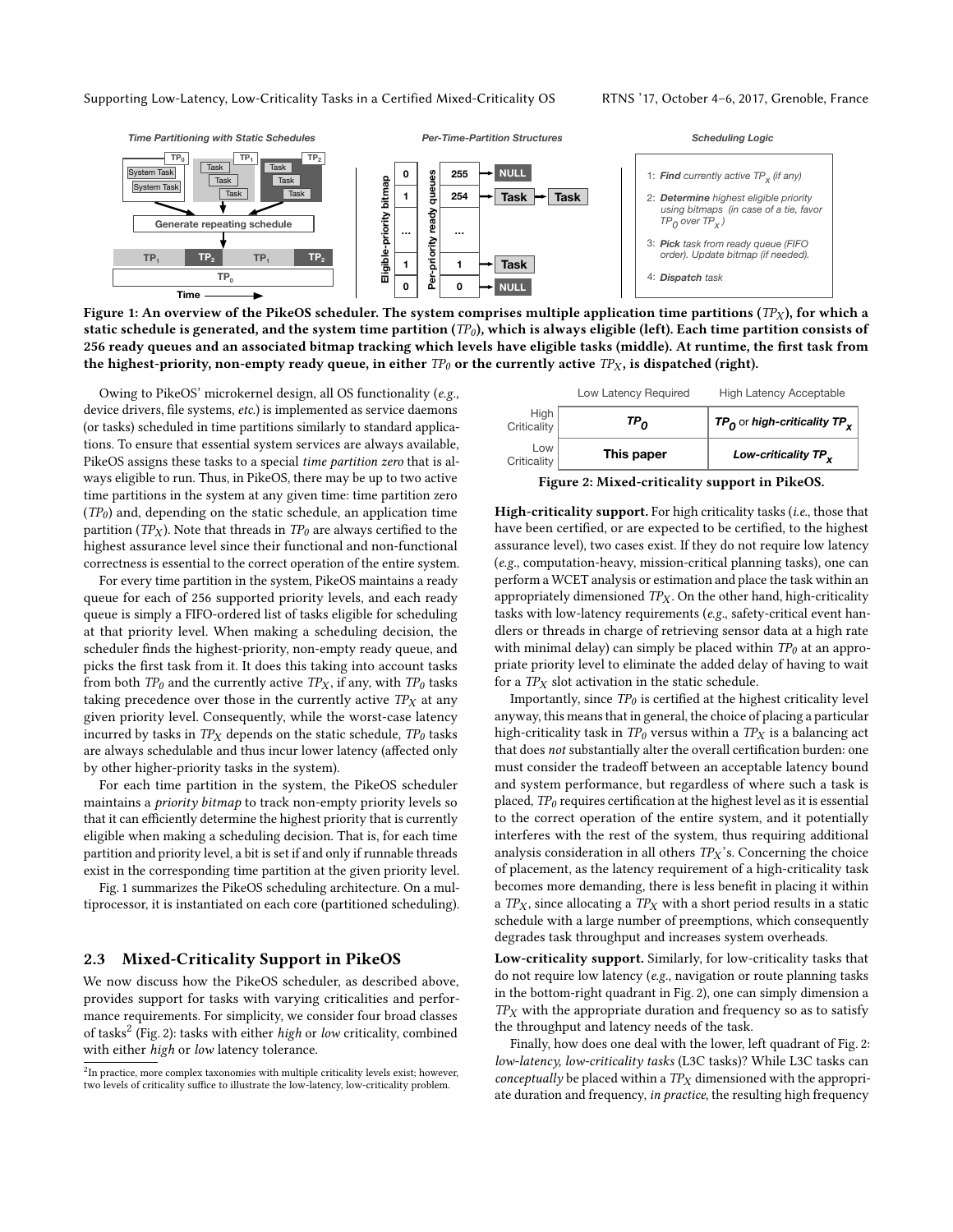of slots in the static schedule causes an unacceptable degradation of system performance and task throughput. (We demonstrate this experimentally in Sec. [5.](#page-6-0)) In addition, even if an L3C task is placed in a  $TP<sub>X</sub>$  with an extremely high activation frequency, it still incurs higher *average* latency compared to an equivalent task in  $TP_0$ .

Alternatively, L3C tasks may be placed within  $TP_0$ . However in order to not interfere with any high-criticality tasks in  $TP_0$  or any  $TP_X$  (i.e., to guarantee freedom-from-interference), criticalitymonotonic priorities [\[3\]](#page-9-4) must be used in this case, so that L3C tasks have lower priority than any high-criticality task. Unfortunately, this again results in excessive latency due to the interference caused by the higher-priority tasks in the system. For demanding L3C tasks with stringent maximum and/or average latency requirements, this is not a viable solution. Further, giving such L3C tasks a higher priority is not an option: it would cause a massive increase in the certification burden, as they now must be shown to not cause undue interference to lower-priority, higher-criticality tasks at the level of assurance of the interfered-with higher-criticality tasks. While conceptually possible, this is not an economically viable solution.

Thus, to properly support L3C tasks in  $TP_0$ , we require a mechanism that allows a task's priority to be chosen independently of its criticality (i.e., the ability to place a low-criticality task at a high priority), albeit without substantially changing the existing timepartitioning architecture, which is mandated by the ARINC 653 standard, entrenched in legacy systems, and desired by customers. To this end, this paper describes an extension of the PikeOS scheduling architecture for supporting L3C tasks without compromising isolation or certifiability of the system.

#### <span id="page-3-0"></span>3 DESIGN CONSTRAINTS

Extending the scheduler in a real-world certified kernel like PikeOS presents certain design constraints that are usually not given much attention in purely academic settings. These constraints arise due to the need to  $(i)$  support previously-certified legacy applications, (ii) fit in with the existing ecosystem of established tools, software architectures, and system-design practices, and (iii) provide application developers with simple, intuitively understood mechanisms.

Taking these issues into account is crucial, as both certification of legacy applications and the incorporation of tools and workflows incur significant financial cost and up-front investment (i.e., employee time spent on documentation for certification, training of application developers in the use of specialized tools, the wealth of experience gained from fielding and refining robust software architectures in prior product generations, etc.). While an in-depth discussion of the software engineering and business aspects of MCS support is beyond the scope of this paper, to provide an idea of the real-world context, we outline some of the primary constraints that guided the design of our solution for supporting L3C tasks.

A. Strictly opt-in for OS customers. Owing to the financial investment of the customer base of a certified kernel, the first and foremost design constraint is that any support for L3C tasks must be strictly opt-in. That is, the majority of customers that do not (yet) need L3C support should require no changes in their designs, implementations, configurations, and deployment workflows.

B. Minimally intrusive for the OS vendor. Certification of commercial real-time kernels requires a large investment of both time

and money. Consequently, any extensions to the kernel, as is needed to provide support for L3C tasks, must aim to minimize re-certification efforts for vendors, which means that fundamentally changing the core scheduling architecture is not an option.

C. Runtime efficiency. Increases in runtime overheads must be avoided, at least for customers that do not opt in to the L3C support features. For customers opting in to the new features, the runtime costs should still be as low as possible (e.g., requiring new hardware to support the added overhead is undesirable, while requiring adjustments to the processor allocations of time partitions to account for new overheads or bounded interference is considered tolerable).

D. Support for static configuration. Certified safety-critical systems are commonly statically configured. For example, PikeOS provides an Eclipse-based IDE that allows for static configuration of all relevant parameters for the entire system. In general, a special developer role exists, the system integrator, whose responsibility it is to determine the partition schedule and all other resource partitions (memory, communication end points, etc.), and to integrate components developed by independent teams into a complete system. To fit into existing practices and established engineering processes, our extensions should continue to support this separation of roles and the ability to statically configure the system.

E. Analytically sound. Our design should be amenable to analysis. In particular, one should be able to bound a priori how much additional interference is introduced by L3C tasks on both higherand lower-criticality tasks in any time partition in the system.

F. Established approaches. To ease the certification burden, it is desirable for the design to rely on established and mature techniques that are well-understood, widely accepted, and that have been proven to be practical and reliable in prior systems and prototypes.

G. Low barrier to entry. To ensure acceptance by the customer base, any added feature should be easy to opt in to (i.e., without requiring system-wide changes), easy to use once it has been adopted, and transparent to latency-insensitive tasks and time partitions. In particular, the added support for L3C tasks should provide strong isolation guarantees without requiring the system integrator or individual developers to fully understand all relevant scheduling theory, and without requiring any manual adjustments to time partitions that do not require the new features.

H. Optionally strict freedom-from-interference. Depending on the specific certification process, it often sufficient to ensure freedom from unbounded interference. That is, typically, some interference is acceptable as long as it can be shown *a priori* to be bounded, at a level of assurance commensurate with the criticality of the interfered-with task. However, certain maximum-importance tasks (either in  $TP_0$  or a  $TP_X$ ) must be strictly isolated from L3C tasks. That is, it is insufficient to guarantee merely bounded interference for such tasks; rather, it must still be possible to ensure zero interference for them without forgoing all benefits of L3C support.

I. Support for customer-specific specialization. Finally, due to the extremely varied and hard-to-anticipate nature of projectspecific customer requirements, there is a need to support customerdefined specialization and customization in L3C support. The challenge here is that per-customer specialization must be economically viable, which means that it should not invalidate the existing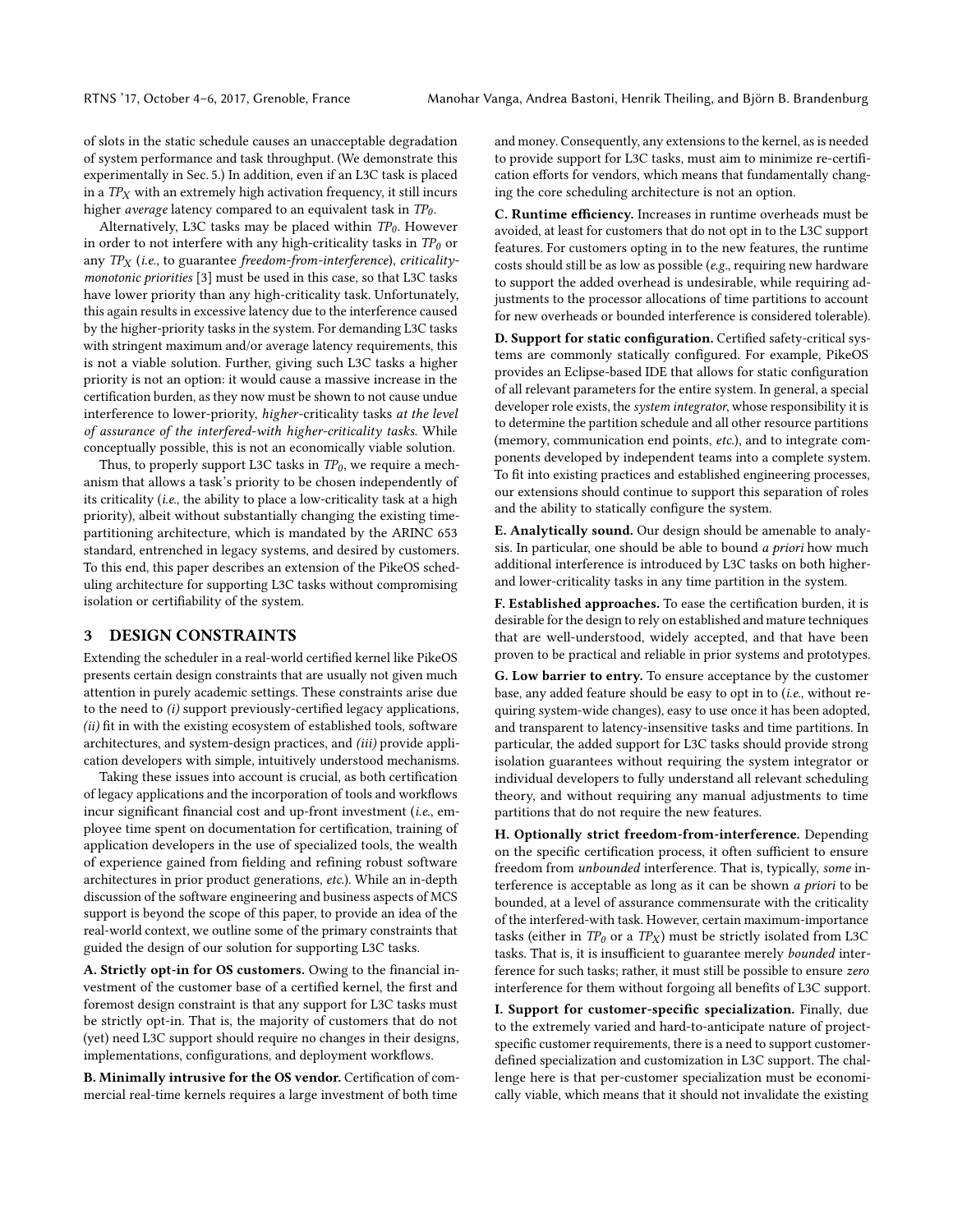<span id="page-4-1"></span>

Figure 3: The proposed solution, which satisfies the constraints discussed in Sec. [3](#page-3-0) by encapsulating L3C tasks within reservations in EDF-designated priority levels.

documentation packages for most parts of the kernel that are unconcerned with scheduling and L3C support.

# <span id="page-4-0"></span>4 DESIGN AND IMPLEMENTATION

In accordance with the discussed design constraints and business incentives, we did not seek to invent a radically new scheduling approach. To the contrary, we iterated on a simple design that leverages as much as possible existing state-of-the-art techniques to satisfy mixed-criticality workloads in a production RTOS.

At a conceptual level, our approach is based on encapsulating L3C tasks within hard resource reservations [\[29\]](#page-9-5) that are scheduled via an *earliest-deadline-first* (EDF) scheduler<sup>[3](#page-0-0)</sup> using an "EDF within fixed priorities" approach [\[20\]](#page-9-6), which allows L3C tasks to be safely placed in  $TP_0$  at any priority level without fundamentally increasing the overall certification burden. At the implementation level, our solution comprises three key components: (i) a scheduler plugin framework with a well-defined interface that is amenable to certification, (ii) a reservation-based EDF plugin that hooks into the framework, and (iii) a flexible API within the reservation plugin that allows implementing customer-specific reservation policies.

In the following, we discuss this architecture in detail, provide an illustrative example highlighting key properties, and assess how the design satisfies the constraints in Sec. [3.](#page-3-0) Additionally, we provide a high-level sketch of the prototype implementation in PikeOS.

#### 4.1 EDF-Scheduled Reservations in FP Bands

Our overall solution, as illustrated in Fig. [3,](#page-4-1) involves introducing reservations [\[29\]](#page-9-5) (also known as servers), i.e., analytically sound containers for threads, at specific priority levels, called EDF bands, within  $TP_0$  that are scheduled via EDF. The ready queue corresponding to an EDF band is ordered by non-decreasing server deadlines. Whenever an EDF band is the highest eligible priority, a task from the first reservation (i.e., the reservation with the earliest deadline) is dispatched. Similar "EDF in priority bands" approaches have been studied extensively in prior work [\[20\]](#page-9-6). A key advantage in our

<span id="page-4-2"></span>

<span id="page-4-3"></span>



<span id="page-4-4"></span>(b) The same scenario under PikeOS with the proposed L3C support.

Figure 4: Example of the benefits of the proposed design: low latency for L3C tasks without unbounded interference.

context is that EDF bands require minimal changes to the scheduling architecture: from the perspective of the PikeOS fixed-priority scheduler, we are simply deferring the queuing logic for certain priority levels to a secondary EDF scheduler, instead of the default FIFO scheme. This is in accordance with design constraint B.

Since no single reservation policy is ideal for all workloads (design constraint I), we chose to avoid hard-coding a policy. Rather, within the reservation scheduler, we define a sub-API that allows well-known reservation schemes such as polling, sporadic [\[38,](#page-9-8) [40,](#page-9-9) [41\]](#page-9-10), deferrable [\[42\]](#page-9-11), or hard constant-bandwidth servers [\[1\]](#page-9-12), as well as custom reservation types, to be implemented.

Note that reservations are supported only in  $TP_0$  and not in any  $TP_X$  — our design is intended specifically for L3C tasks with latency requirements that cannot be accommodated by the cyclic  $TP<sub>X</sub>$  schedule, the primary temporal enforcement mechanism. Since we are not aware of a pressing use-case for reservations within a  $TP<sub>X</sub>$ , we omitted this capability to minimize the required changes.

Example. Before elaborating how the design satisfies the considerations in Sec. [3,](#page-3-0) we illustrate the approach with the example shown in Fig. [4.](#page-4-2) Consider a simplified scenario with three tasks with (i) a low-priority L3C task in  $TP_0$  (task A in Fig. [4\)](#page-4-2) with a WCET of 1 ms and a relative deadline of 5 ms, (ii) a medium-priority, highcriticality task with a WCET and period of 5 ms and 8 ms, respectively, which resides in a  $TP<sub>X</sub>$  with 100% utilization (task B), and (iii) a high-priority L3C task in  $TP_0$  with a WCET of 1 ms and a deadline of 10 ms (task C). For the sake of the example, suppose that task C occasionally suffers transient overloads with bursty arrivals.

First consider the task set under the stock PikeOS scheduler as deployed today without L3C support, which is illustrated in

<sup>&</sup>lt;sup>3</sup>While a similar approach for fixed-priority systems, called *adaptive mixed-criticality* (AMC) scheduling [\[3\]](#page-9-4) has been proposed in prior work, we focus on an EDF-based solution as it enables greater flexibility, higher schedulable utilization of the system [\[28\]](#page-9-7), and since it does not require dedicating a large number of priority bands to L3C tasks.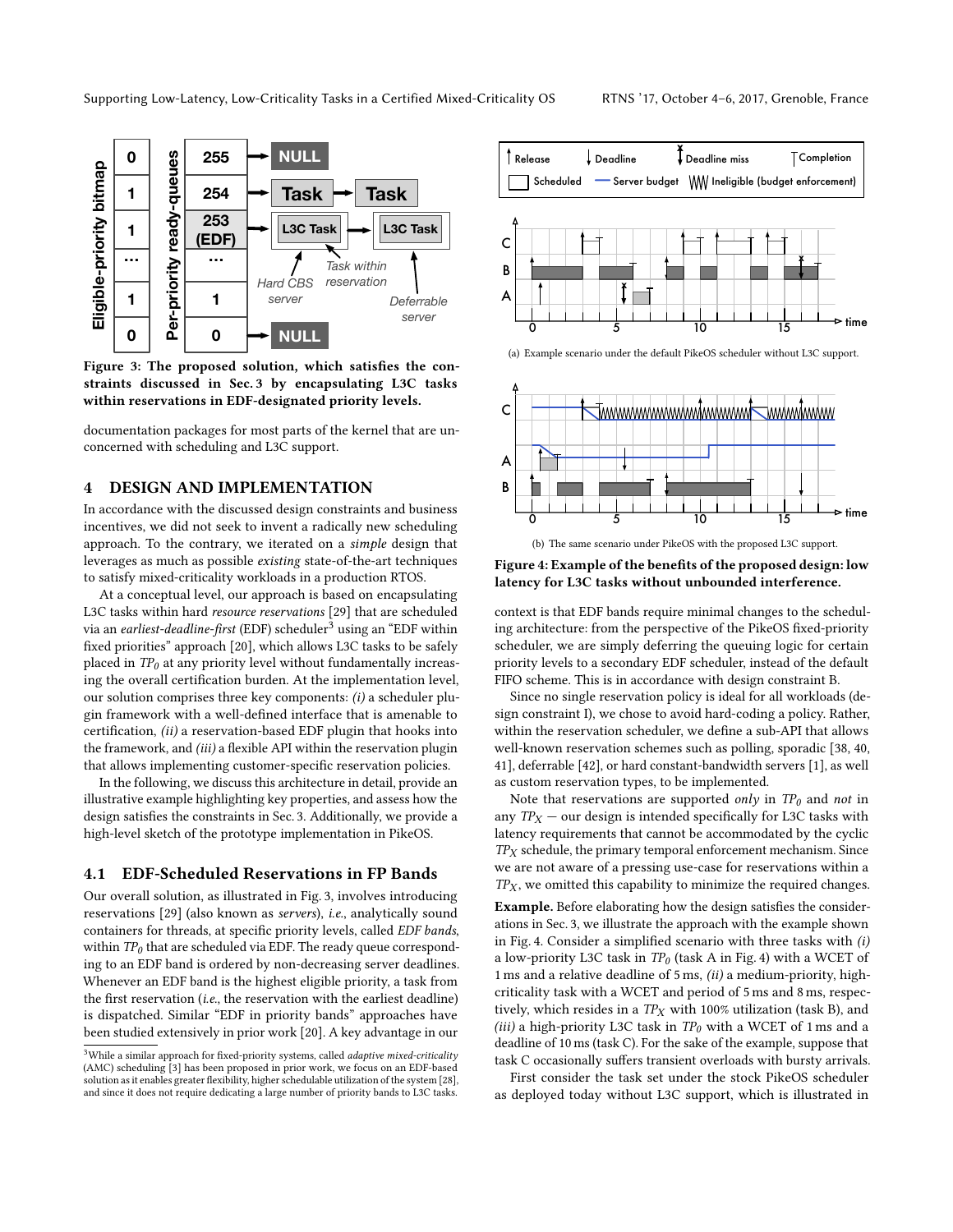Fig. [4\(a\).](#page-4-3) At time zero, a job of task B is released and begins executing. Shortly thereafter, a job of L3C task A is released. Since it has lower priority, it is not dispatched until all higher-priority jobs complete at time 6. Due to this accumulated interference, task A incurs excessive latency and thus misses its deadline at time 5.5. This highlights that low-priority tasks are subject to interference from higher-priority tasks within both  $TP_0$  (task C) and any  $TP_X$ (task B) — criticality-monotonic scheduling is not L3C compatible.

In contrast, the other L3C task, task C, is given a higher priority than task B, which allows it to run with minimal latency when it arrives at time 3. However, the tradeoff is that the high-criticality jobs of task B do not enjoy freedom from unbounded interference w.r.t. task C. This is problematic: starting at time 8, a series of bursty job releases of task C cause task B to incur undue interference and to ultimately miss its deadline at time 16. With the existing PikeOS scheduling architecture, this workload cannot be supported.

Fig. [4\(b\)](#page-4-4) shows how the scenario plays out with the proposed approach. In this case, tasks A and C are encapsulated within ratelimited sporadic servers [\[38,](#page-9-8) [40\]](#page-9-9) with a period of 10 ms and a budget of 1 ms and 2 ms, respectively, and both are assigned to an EDF band above the priority of the high-criticality task B. The blue lines show the budget of the reservation over time. For example, it can be seen that the deferrable server for task A depletes 1 ms of its 2 ms budget between times 0.5 and 1.5 as the job executes for a 1 ms duration. At time 10.5, it is replenished to its full amount.

Since L3C tasks are safely encapsulated within reservations in  $TP_0$ , they can be given higher priorities than the high-criticality task B without risking unbounded interference. This has the benefit of greatly improved latency for task A: when task A is activated at time 0.5, it is able to immediately execute, this time successfully completing before its deadline at time 5.5.

Crucially, the interference from both tasks A and C on task B is bounded due to the reservations' limited budget. That is, reservations prevent sudden bursty job releases from negatively impacting high-criticality tasks: when a job of task C arrives at time 10, it is unable to proceed until time 14 since the reservation's budget was depleted already at time 4 and is replenished only at time 13.

This example highlights how encapsulating L3C tasks within budget-constrained hard reservations allows them to meet their latency goals (when operating normally, i.e., when not overloaded) while simultaneously protecting lower-priority, higher-criticality jobs from unbounded interference.

Adherence to design constraints. We briefly revisit the design constraints from Sec. [3](#page-3-0) in light of the proposed solutions. Design constraint A (opt-in only) is satisfied since customers can simply choose to not designate any priority levels as EDF bands (which is the default). As already mentioned, design constraint B (minimally intrusive) is satisfied because the core scheduling infrastructure remains largely unchanged in place, with changes primarily related to integrating a plugin interface and delegating some queueing decisions to a reservation policy that is realized as a plugin.

Runtime efficiency (constraint C) is achieved because overheads are incurred only when EDF bands are enabled (in addition to minor plugin support costs, discussed below in Sec. [4.2\)](#page-5-0), and the cost of (core-local) EDF scheduling is relatively small by modern standards.

The approach also satisfies constraint D (static configurability) since EDF bands, all reservations, and all needed resources can be allocated and configured statically, and presented to the system integrator in the usual environment. To application developers, reservations can be presented as a "dynamic part" of a  $TP<sub>X</sub>$ , to which certain threads can be assigned *i.e.*, the fact that reservations are actually managed in  $TP_0$  does not have to be exposed.

Constraints E (analyzability) and F (established techniques) are satisfied since reservation-based scheduling is a well-studied and widely-known approach. The proposed system can be analyzed based on a combination of existing techniques [\[20,](#page-9-6) [28,](#page-9-7) [39,](#page-9-13) [45,](#page-9-14) [46\]](#page-9-15); a discussion of these techniques is however beyond the scope of this paper, which is focused on the design and implementation of the system. In future work, it would be desirable to verify such an analysis as part of the Prosa project [\[7\]](#page-9-16) to support the certification process with a firm formal foundation.

Constraint G (low barrier to entry) is satisfied since the placement of threads in reservations is transparent to application developers (i.e., no special support needs to be implemented by the tasks themselves), and system integrators can be provided with automatic analysis support (i.e.,  $TP<sub>X</sub>$  parameters can be automatically adjusted to account for bounded interference from L3C reservations) in the integration toolchain due to the large body of supporting theory for reservation-based scheduling. Further, for tasks situated below an EDF band, the fact that (some) higher-priority tasks are arbitrated in EDF order (rather than FIFO order) is immaterial [\[20\]](#page-9-6), and tasks situated above an EDF band are still not affected by lower-priority tasks, so it is possible to gradually phase-in L3C support into an existing system with relatively minor, localized changes.

Finally, strict freedom-from-interference w.r.t. L3C tasks can be guaranteed to tasks with priorities higher than any EDF band, which satisfies constraint H, and customer-specific L3C policies (constraint I) can be supported thanks to the plugin-based implementation, which we discuss next.

#### <span id="page-5-0"></span>4.2 Certification-Friendly Kernel Extensions

To realize the proposed design, we first implemented a plugin framework with a well-defined, generic callback API that enables the implementation of scheduler extensions. The reason for adopting this approach, instead of simply incorporating our changes into the main scheduler in PikeOS, has to do with design constraints A, B, and C. By first implementing an efficient (design constraint C), well-defined callback API upon which to build our reservationbased EDF scheduler, we allow for a static "core" of the kernel that does not change. This way, the high cost of certifying this core once can be amortized across many customers (who can reuse the certification package). If a customer requires a custom L3C policy, they only have to bear the full cost of certifying the plugin that hooks into the callback API, without having to redo the certification effort from scratch for the (much larger) core.

The plugin framework is implemented as a set of callbacks placed at strategic points in the PikeOS scheduler, thus allowing a plugin to inject scheduling logic into the control path of the main fixed-priority scheduler in response to scheduler-related events (e.g., threads waking up and blocking, scheduler invocations, and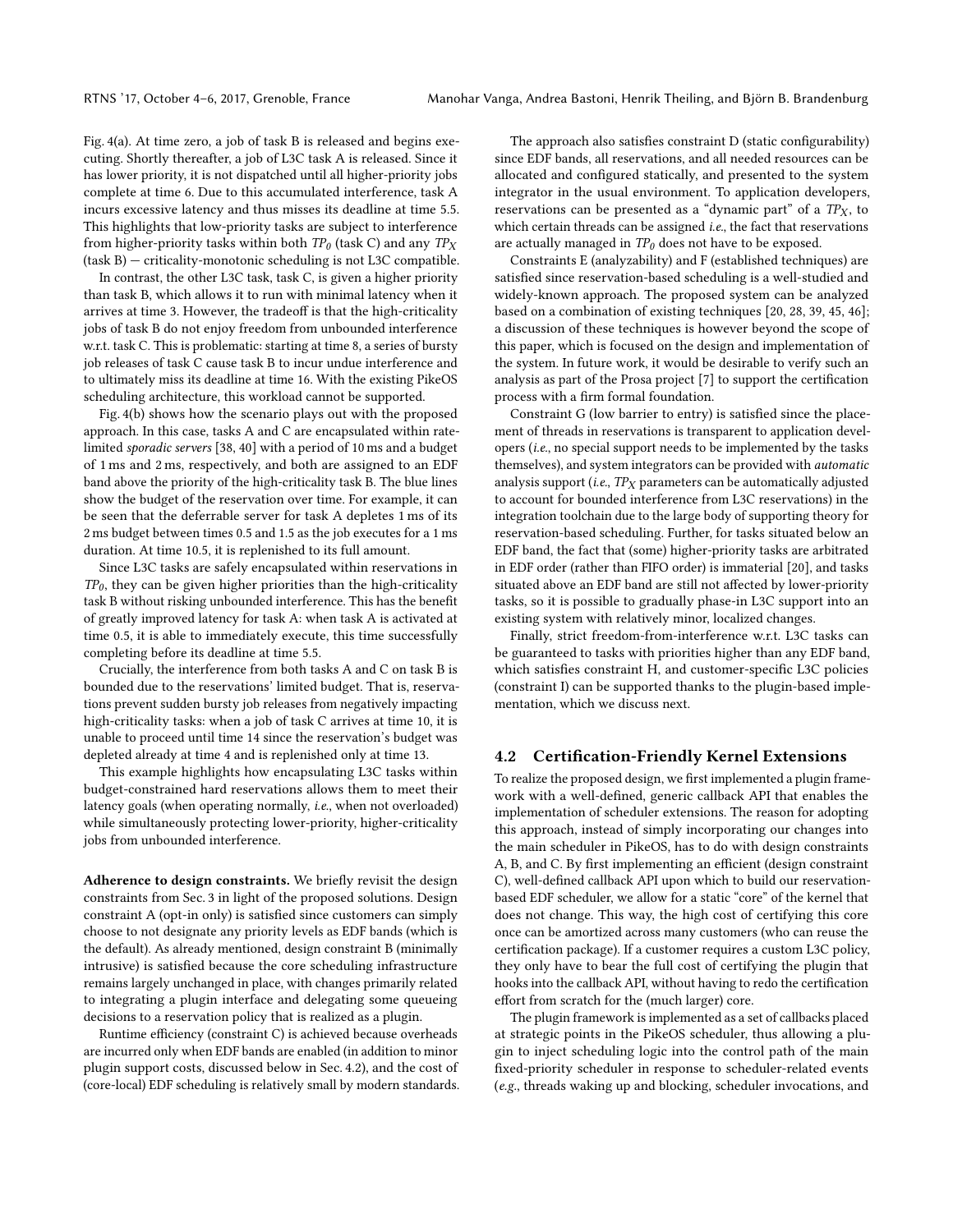scheduler timeouts). We implemented four broad categories of callbacks: (i) scheduling-related callbacks (e.g., for dispatching or requeueing threads), (ii) timer-related callbacks (e.g., to handle budgetenforcement timers and job releases), (iii) per-thread callbacks (e.g., for handling thread-related events such as waking up and blocking), and finally (iv) callbacks for thread admission.

The callback interface was carefully designed to not require access to core scheduler data structures from within plugins. For example, per-thread callbacks such as those for threads waking and blocking, which typically require modification of the scheduler bitmap directly, instead simply instruct the plugin framework to do so on its behalf. This separation of access is a crucial aspect of the design that ensures that plugins do not directly manipulate scheduler-private data structures, which greatly helps to make the scheduler core amenable to certification without a priori knowledge of the plugin used. It also makes it possible to provide binary-only distributions of the system to customers (i.e., licenses that provide access only to object files without source code) without limiting the customer's ability to employ custom plugins.

The implementation makes use of the PikeOS poke interface [\[43\]](#page-9-17), a mechanism to allow loadable kernel drivers to provide, apart from the regular I/O functionality, special extension functionality to the kernel binary (e.g., trace points, monitoring, and security loggers). The advantage of using the poke mechanism is that if no scheduler plugin is linked into the kernel, the PikeOS scheduler works with its default implementation with negligible overhead (as the poke mechanism has been optimized to be extremely lightweight when disabled). On the other hand, when the plugin is enabled, callbacks are bound only once (during initialization), and following this, the only added overhead is that of two additional conditionals (e.g., under the x86 architecture, the poke interface incurs an overhead of only three additional instructions).

An alternative approach with possibly slightly lower overheads would be a binary re-writing scheme similar to DTrace [\[17\]](#page-9-18) or Feather-Trace [\[4\]](#page-9-19), in which the kernel text is directly altered at runtime. However, such approaches were considered too difficult to certify as it effectively introduces self-modifying code, which is conceptually undesirable when making a safety or security case.

#### <span id="page-6-0"></span>5 EVALUATION

The proposed design for L3C support in PikeOS, as described in the preceding sections, was implemented as a fully functional engineering prototype on PikeOS 4.1. This prototype has undergone an internal evaluation to ascertain the basic feasibility and the potential of the approach. However, due to restrictions arising from the proprietary nature of PikeOS, it is not possible to share this implementation of the proposed design. In the interest of reproducibility, we reimplemented the discussed scheduling architecture in the open-source LITMUSRT research OS. All data reported in the following stems from this open-source reimplementation.[4](#page-0-0)

We conducted experiments to validate two key claims: (i) under the default PikeOS scheduling architecture, it is resource-inefficient to simultaneously support low (sub-millisecond) latencies for sporadically arriving low-criticality tasks while guaranteeing isolation and acceptable performance for high-criticality tasks (as discussed

<span id="page-6-1"></span>

Figure 5: Latency of L3C task within  $TP_X$  (left axis) vs L1 data-cache (LOAD+STORE) misses/second for matrixmultiplication task in alternating  $TP<sub>X</sub>$  (right axis).

in Sec. [2\)](#page-1-1), and (ii) our proposed reservation-based EDF scheduling architecture enables L3C tasks to be safely placed in  $TP_0$  at any priority without compromising the isolation of high-criticality tasks (i.e., while introducing only a bounded amount of interference).

Experimental setup. We re-implemented the PikeOS scheduling architecture and reservation-based L3C support in LITMUSRT 2017.1 (based on Linux 4.9.30). All experiments were run on a Raspberry Pi 3b board comprising a BCM2837 SoC with a quad-core ARM Cortex-A53 CPU running at 1.2GHz, and 1 GiB of RAM. In our experiments, we used only a single core to provision real-time tasks since the focus of this paper is on intra-core interference.

We devised a synthetic mixed-criticality system configuration inspired by the use-cases described in Sec. [2.1.](#page-1-0) Our synthetic system comprised of two time partitions, each with 50% utilization and a period of 40 ms, alternating in 20 ms slots. To emulate a CPU- and cache-intensive task, the first time partition contained a matrixmultiplication task that multiplied random 10x10 matrices in a tight loop. The second time partition contained a periodic (implicitdeadline) real-time task with a WCET of roughly 10 ms and a period of 40 ms. Job releases were synchronized with partition switches. In  $TP_0$ , we emulated the presence of a high-criticality, low-utilization, low-latency real-time task (e.g., a system event handler) by introducing a task with a WCET of roughly 2 ms, a period of 100 ms, and a relative (constrained) deadline of 5 ms. Finally, we emulated a network-facing L3C task using a UDP "echo" server. A UDP client, running on a separate machine, sent 128-byte UDP packets to the server, which responded with a SHA1 hash of the message.

Recall from Sec. [2](#page-1-1) that in the stock PikeOS scheduling architecture, L3C threads may be provisioned in three different ways: (i) within an appropriately dimensioned  $TP_X$ , (ii) within  $TP_0$  at a low priority as dictated by a criticality-monotonic priority assignment scheme, or (iii) within  $TP_0$  at a high priority. Additionally, the proposed approach allows L3C tasks to be placed in reservations in  $TP_0$ . We tried each possibility to experimentally confirm the effects, tradeoffs, and benefits predicted in Secs. [2](#page-1-1) and [4.](#page-4-0)

L3C Tasks in a  $TP_X$ . Placing an L3C task in an appropriatelydimensioned low-criticality  $TP<sub>X</sub>$  is convenient from a certification standpoint: due to the time-partitioned scheduler, the L3C task is completely isolated and its impact on other time partitions can be determined a priori. Unfortunately, to guarantee low latency to sporadically arriving jobs, frequent, small scheduling slots are required in the time-partition schedule, which, due to frequent preemptions, negatively affects the performance of other tasks.

<sup>4</sup>All code can be found at<https://people.mpi-sws.org/~bbb/papers/details/rtns17>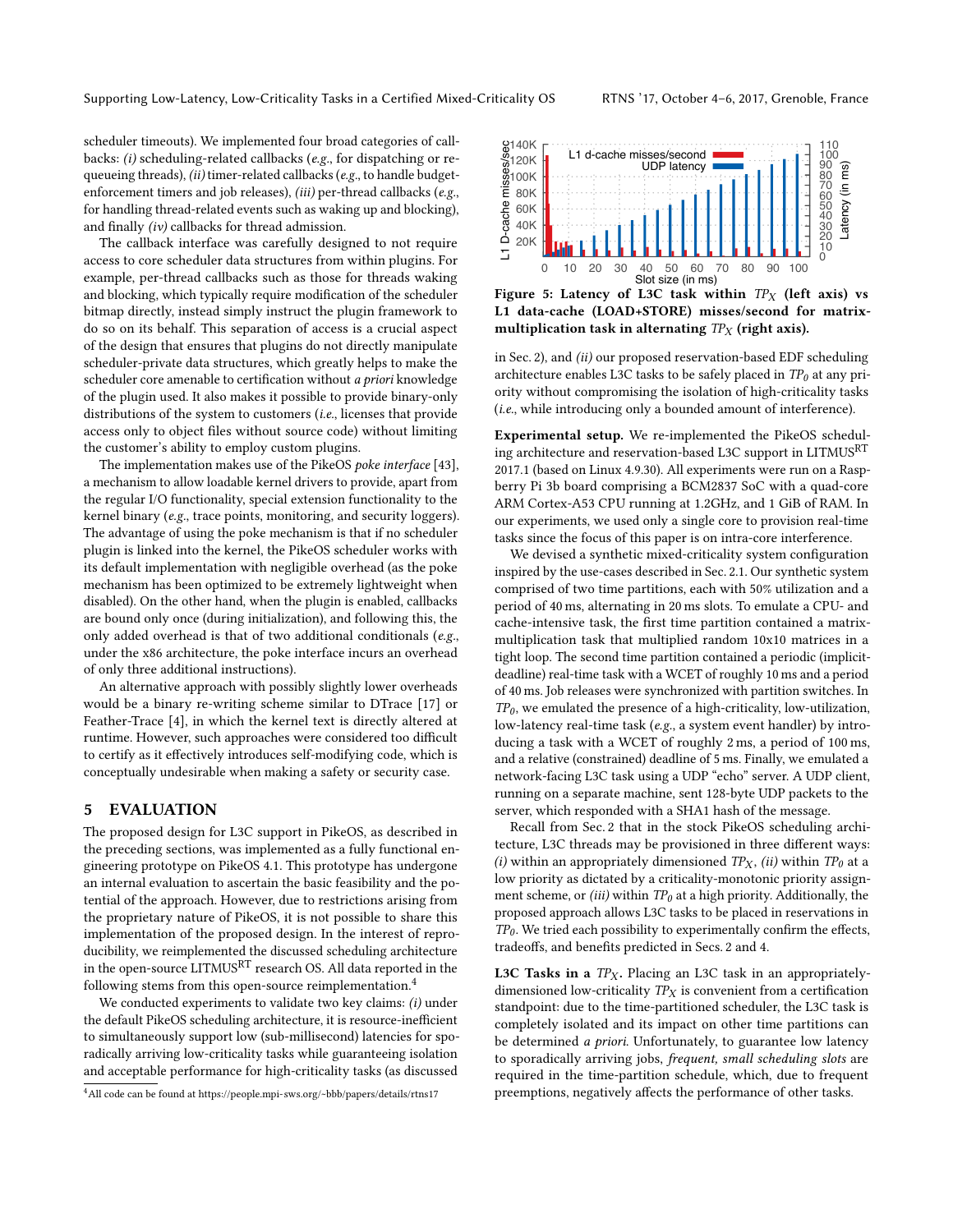<span id="page-7-0"></span>

Figure 6: Maximum-observed UDP latency vs. the total utilization of higher-priority RT tasks.

To illustrate this tradeoff, we created two  $TP_X$ 's with 50% utilization each, one hosting the matrix multiplication loop and the other the (L3C) UDP echo server. We varied the slot size of the partitions while maintaining the same utilization (i.e., the scheduling table always comprised of two slots of equal size, one for each  $TP<sub>X</sub>$ ).

We measured the round-trip latency of packets sent to the UDP server and the L1 data-cache misses of the matrix-multiplication task. Cache misses were counted with the Cortex-A53's built-in performance monitoring unit (PMU). Fig. [5](#page-6-1) depicts the results.

First, as expected, the latency of the L3C task reduces linearly as the slot size is decreased. This is unsurprising as the slot size determines the worst-case scheduling delay (i.e., the interval during which the L3C task has pending work but is not scheduled because a different  $TP<sub>X</sub>$  is currently active). However, as can be seen in the figure, in order to achieve latencies below 10 ms,<sup>[5](#page-0-0)</sup> the small slot sizes result in a significant increase in the number of cache misses of the matrix multiplication task. For a slot size of 5 ms, we observed around 18,000 cache misses per second, compared with a median of around 9,300 cache misses for all measured slot sizes above 15 ms (measured in incremental steps of 5 ms, up to 100 ms). Further, attempting to support sub-millisecond latencies results in a further 3x increase in the number of cache misses (around 66,000 misses per second with a 1 ms slot size).

To summarize, lowering latency by placing L3C tasks within a frequently activated  $TP<sub>X</sub>$  results in substantially increased system overheads, which negatively impacts the performance of other tasks in the system. Compensating this effect can, for example, necessitate substantially larger resource allocations to other tasks, or a switch to more capable hardware, which is undesirable. If a low-criticality task requires "low" latency, which on this hardware means less than about 10 ms, then placing it in a  $TP<sub>X</sub>$  is problematic. L3C tasks in  $TP_0$  at a low priority. When placing L3C tasks in  $TP_0$ under a criticality-monotonic priority-assignment scheme, freedomfrom-interference can be guaranteed for higher-criticality (and hence higher-priority) tasks. Unfortunately, this also means that they in turn interfere with the L3C task, thus increasing its latency.

To quantify this effect, we placed the (L3C) UDP echo server in  $TP<sub>0</sub>$  at a low priority and created a number of higher-priority realtime tasks (also within  $TP_0$ ) and varied their total utilization from zero (i.e., no higher-priority tasks were present) to 0.5 (i.e., higherpriority tasks use up 50% of the execution time on the CPU). In our setup, based on the workload reported in an automotive benchmark provided by Bosch [\[22\]](#page-9-20), we spawned seven higher-priority tasks

using harmonic task periods ranging from 5 ms to 1000 ms. Each task was assigned  $\frac{1}{7}$  of the total utilization and the per-job execution cost was determined based on each task's period.

Fig. [6](#page-7-0) shows the results of the experiment. The maximum observed UDP latency can be seen to increase significantly as the utilization of the high-priority tasks in  $TP<sub>0</sub>$  increases; when higherpriority tasks have a utilization of 50%, the latency increases to over 250 ms, compared with around 1.2 ms under no load.

While this result is not surprising *per se*, it does demonstrate that the additional interference from all higher-criticality tasks in the system can result in substantial latency in low-criticality tasks. Note that any higher-criticality tasks, even those within a  $TP_X$ , may potentially interfere with the L3C task in  $TP_0$ . In particular, a criticality-monotonic priority assignment scheme may result in a lower priority for the L3C task in  $TP_0$  compared to placing it within a  $TP<sub>X</sub>$ , incurring further interference from tasks whose priority would be relatively lower otherwise.

L3C tasks in  $TP_0$  at a high priority. An alternative to the criticalitymonotonic priority-assignment scheme, we placed the UDP echo server placed at the highest priority within  $TP_0$ . Under this setup, we observed average latencies of only 1.35 ms and a maximum latency of 1.57 ms at a rate of ten requests per second. However, this approach unsurprisingly exposes lower-priority (but potentially higher-criticality) tasks to possibly unbounded interference.

To illustrate the danger of such interference, we measured the response times of high-criticality real-time task under three scenarios. Recall that, in our experimental setup, one of the two time partitions contains a periodic, implicit-deadline real-time task with a budget of 10 ms and a period of 40 ms (henceforth "task A"). There is further a high-criticality system event handler in  $TP_0$  with a budget of 2 ms, period of 100 ms, and a relative deadline of 5 ms ("task B"). We measured both tasks' response times in the presence of the L3C UDP server with  $(i)$  no load,  $(ii)$  with a "normal" rate of ten requests per second, and finally (iii) with a baseline rate of ten requests per second and sporadic one-second bursts of 1,000 requests per second. Response times were measured with LITMUS<sup>RT</sup>'s schedule tracing facility over the course of 60 seconds.

Fig. [7](#page-8-1) and Fig. [8](#page-8-2) show the results for tasks A and B, respectively. (Ignore for now the curve labeled "Bursty w/ res," which corresponds to the proposed reservation-based scheme and is discussed below.) First note that the curves corresponding to the no-load and normal-load scenarios overlap, which indicates that the normal load imposes only negligible interference. However, in the bursty scenario, prominent spikes are visible in both Figs. [7](#page-8-1) and [8.](#page-8-2) In the case of task A (Fig. [7\)](#page-8-1), response times can be seen to increase 40x from around 10 ms to over 400 ms. Similarly, the response times of task B (Fig. [8\)](#page-8-2) rise from below 2 ms to 6 ms. Both tasks A and B miss their deadlines of 40 ms and 5 ms, respectively.

Crucially, this experiment shows that lower-priority (both highand low-criticality) tasks do not have freedom from interference from higher-priority L3C tasks in  $TP_0$ . In particular, the OS cannot guarantee bounded interference, which makes certification problematic. For example, in our example, the UDP server, if placed at maximum priority, might implement a custom rate-limiting solution, the correctness of which would have to be certified at the level of assurance of the highest-criticality real-time task in the system.

<sup>&</sup>lt;sup>5</sup>Studies have shown that for interactive digital interfaces there is a perceivable improvement in user experience with latencies well below 10 ms [\[30\]](#page-9-21).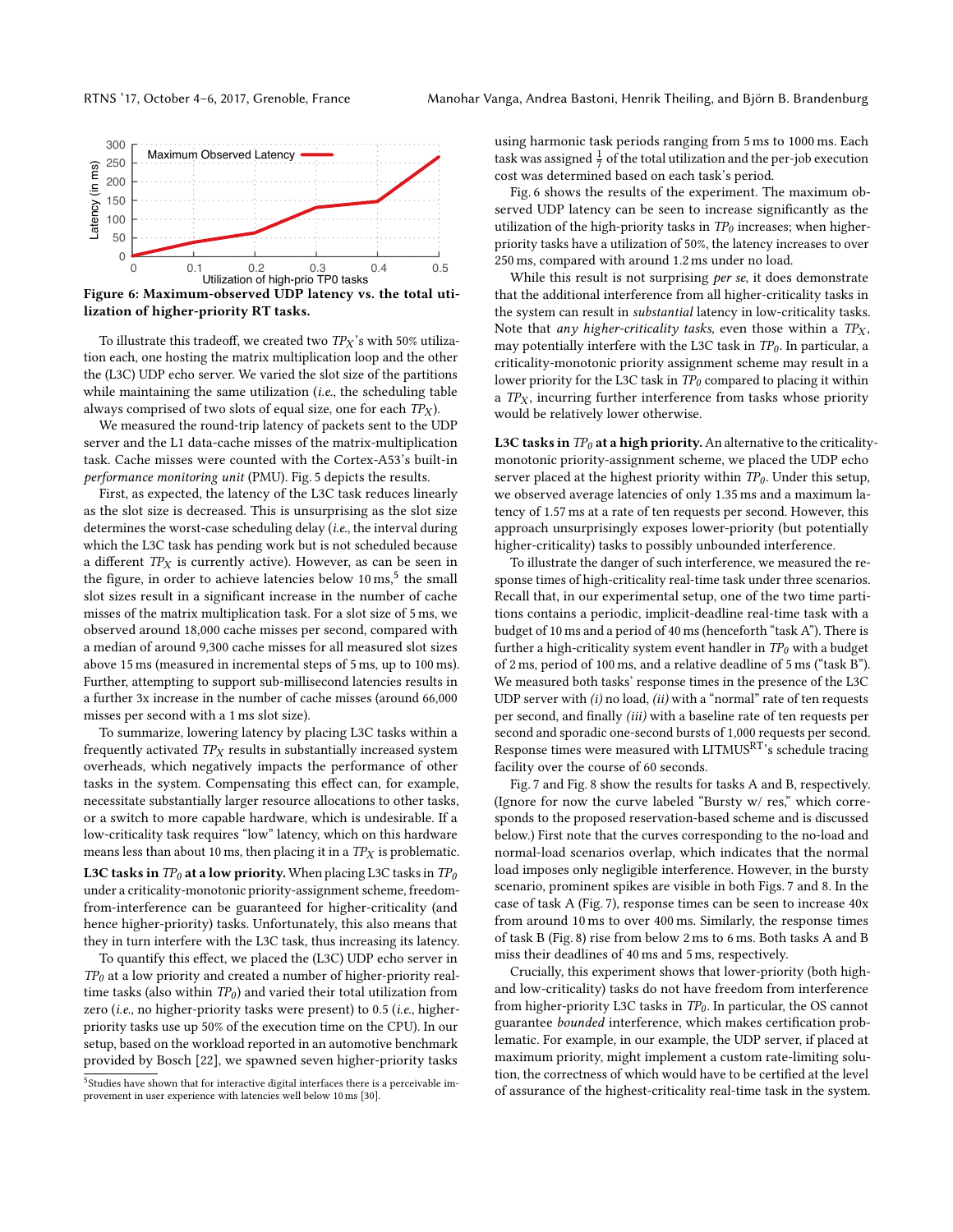<span id="page-8-1"></span>

Figure 7: Response times of task A (Y axis) as a function of job number (X axis) under four different scenarios. All curves overlap, with exception of the promiment spikes of the curve labeled "Bursty requests."

<span id="page-8-2"></span>

Figure 8: Response times of task B (Y axis) as a function of job number (X axis) under four different scenarios. All curves overlap, with exception of the promiment spikes of the curve labeled "Bursty requests."

In conclusion, our results demonstrate that placing L3C tasks in either a  $TP<sub>X</sub>$  or within  $TP<sub>0</sub>$  (regardless of the priority at which it is placed) leads to unsatisfactory, resource-intensive, or unsafe results. We now show how the proposed approach allows the L3C thread to be safely placed at maximum priority within  $TP_0$ .

L3C tasks in reservations within  $TP_0$ . We placed the L3C task in  $TP<sub>0</sub>$  within a maximum-priority, but rate-limited reservation with a budget of 1 ms and a period of 50 ms (i.e., provisioned for roughly 20 requests per second) and reran the previous experiment (with burst-induced transient overloads of the UDP echo server).

The curves labeled "Bursty w/res" in Figs. 7 and 8 show the resulting response times of tasks A and B, respectively. As can be inferred from the fact that the curves overlap completely with those corresponding to the no-load and normal-load scenarios, there are no significant changes in the response times of tasks A or B during request-rate spikes: as expected, temporal isolation is ensured. At the same time, the observed UDP latency under normal load is just as low as before, which shows the that proposed approach succeeds in accommodating the needs of L3C tasks without jeopardizing high-criticality tasks, the goal of our case study.

#### <span id="page-8-0"></span>**RELATED WORK** 6

Mixed-criticality systems. Following the now-famous MCS paper by Vestal [44], there has been a tremendous amount of research in this field, with a strong focus on the theoretical underpinnings of specialized scheduling strategies; we refer the interested reader to Burns and Davis' excellent survey [5].

The bulk of the mixed-criticality literature has focused on ensuring guarantees for high-criticality tasks in both normal and degraded modes, with low-criticality tasks receiving only best-effort or no service once the system enters degraded mode. However, some approaches based on slack distribution are aimed at improving the performance of low-criticality tasks by allowing low-criticality tasks to use the slack available in the schedule of high-criticality tasks [9, 10, 18, 19, 27, 31].

In particular, Groesbrink et al. [18] approach the problem explicitly from a certification point-of-view and guarantee a minimum bandwidth for VMs running on a real-time hypervisor by employing periodic reservations and an elastic task model. A mode-change triggers resource redistribution, which reassigns spare capacity.

While these approaches are suitable for a clean-slate scheduler implementation, they are hard to integrate into an existing kernel like PikeOS without violating one or more of the constraints described in Sec. 3. However, we note that other implementations of mixed-criticality schedulers have successfully applied such techniques, including one by Herman et al. [21] and the XtratuM hypervisor for the avionics domain  $[6, 8]$ .

Reservations and hierarchical scheduling. Processor reservation are a classic technique by which one or more levels of indirection are introduced in the real-time scheduler, that is via a (multi-level) hierarchical scheduling scheme, to separate high-level real-time policy from low-level process dispatching. In this hierarchy of schedulers, parent schedulers allocate CPU time to one of their child schedulers, and this process is repeated until a leaf node (task) is chosen. The advantage of hierarchical scheduling is that it is amenable to compositional analysis, and there is a large body of real-time literature dedicated to this topic [1, 2, 11, 12, 14, 23-26, 29, 32-34, 36-38, 42]. In this paper, we simply employ existing real-time server algorithms in the support of L3C tasks.

In PikeOS, we chose to implement deferrable servers [24, 42] due to their simplicity, although it would be interesting to compare different reservation schemes (e.g., sporadic servers [38, 41] and constant-bandwidth or CBS servers [1]) from a certification pointof-view under consideration of the constraints described in Sec. 3. EDF within fixed-priorities. The idea of performing EDF scheduling within a fixed-priority scheduler is not a new one [20, 28]. In particular, Harbour and Palencia [20] presented a response-time analysis for "EDF within priorities", a model very similar to ours where several EDF priority levels may be designated and EDF scheduling is used for tasks within those priority levels.

Slot shifting. Finally, another approach that could be used to support L3C tasks is slot shifting [15, 16, 35], where the static partition schedule is dynamically altered at runtime when sporadic jobs are released by redistributing statically determined spare capacity (i.e., by shifting periodic workloads without violating their deadlines). While slot shifting is a well-established technique, in the context of PikeOS, we decided against the use of slot shifting as it requires